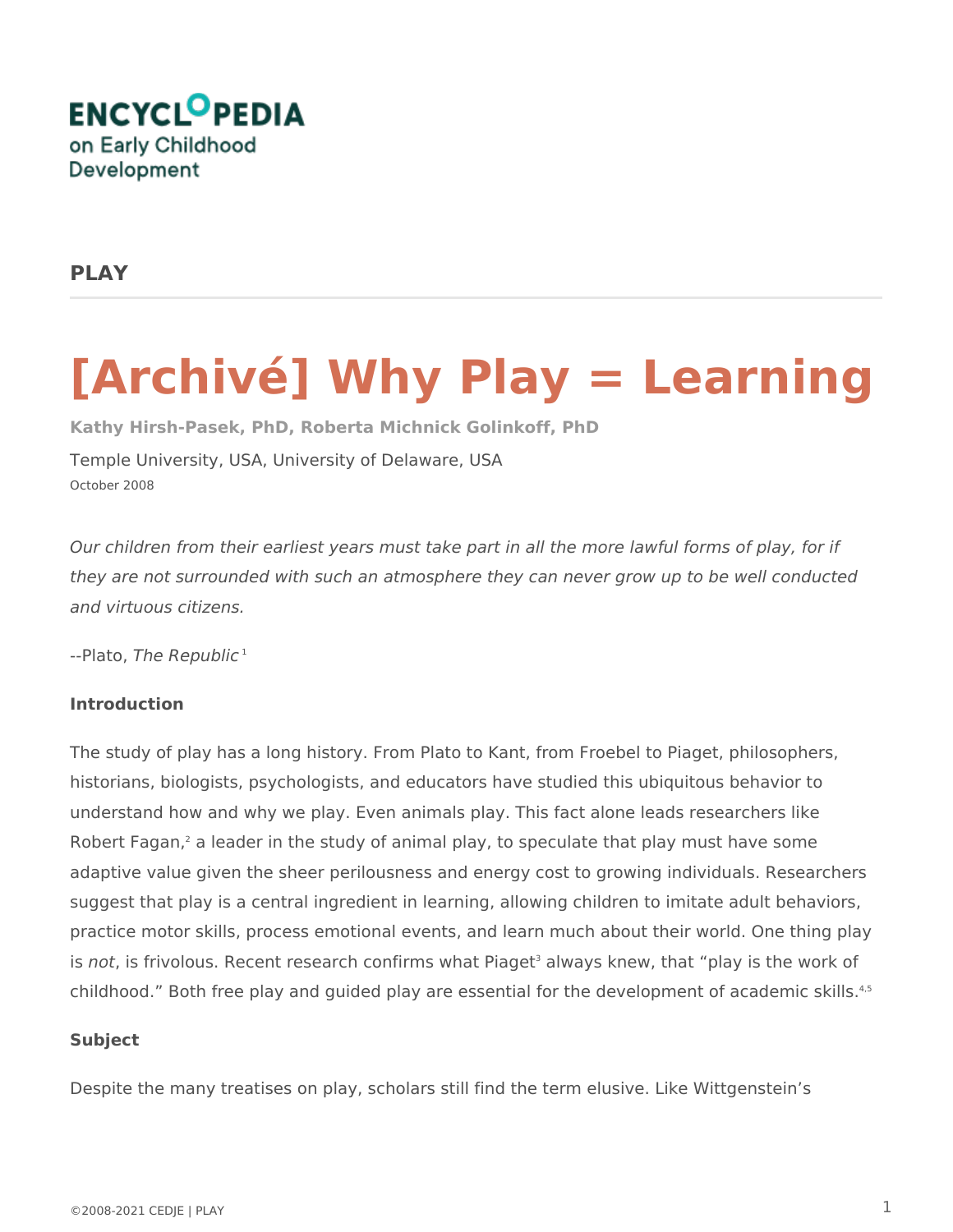definition of *game*, the word *play* conjures up multiple definitions. Researchers generally discuss four types of play although in practice these often merge: (a) *Object play,* the ways in which children explore objects, learn about their properties, and morph them to new functions;(b) *pretend play* (either alone or with others), variously referred to as make-believe, fantasy, symbolic play, socio-dramatic play, or dramatic play, where children experiment with different social roles; (c) *physical* or *rough-and-tumble play,* which includes everything from a 6-monthold's game of peek-a-boo to free play during recess;<sup>6</sup> and (d) *guided play*<sup>7</sup> where children actively engage in pleasurable and seemingly spontaneous activities under the subtle direction of adults.

Whether play is with objects, involves fantasy and make believe, or centers on physical activity, researchers generally agree that from the child's point of view, eight features characterize ordinary play. Play is (a) pleasurable and enjoyable, (b) has no extrinsic goals, (c) is spontaneous, (d) involves active engagement, (e) is generally engrossing, (f) often has a private reality, (g) is nonliteral, and (h) can contain a certain element of make-believe.<sup>8,5,9</sup> Even these criteria for judging play have some fuzzy boundaries.

### **Key Research Questions**

A looming question is whether free play and guided play promote learning or whether they are simply a matter of releasing pent-up energy for young children. And, if play is related to learning, is one form of play more advantageous than another? These issues have dominated the research landscape in the past decade.

#### **Research Context**

The findings suggest that both free play and guided play are indeed linked to social and academic development. For example, Pellegrini<sup>10</sup> finds that elementary-aged children who enjoy free play during recess return to the classroom more attentive to their work. These children, especially boys, do better in reading and mathematics than do children who did not have recess. Physical play has also been associated with areas of brain development (the frontal lobes) that are responsible for behavioral and cognitive control.<sup>1</sup> Indeed, a recent study used guided play throughout a school day to help preschoolers learn how to hold back impulsive behaviors and responses. The so-called *executive function* skills (attention, problem solving, and inhibition) nurtured in the guided play conditions were related to improvements in mathematics and reading. 11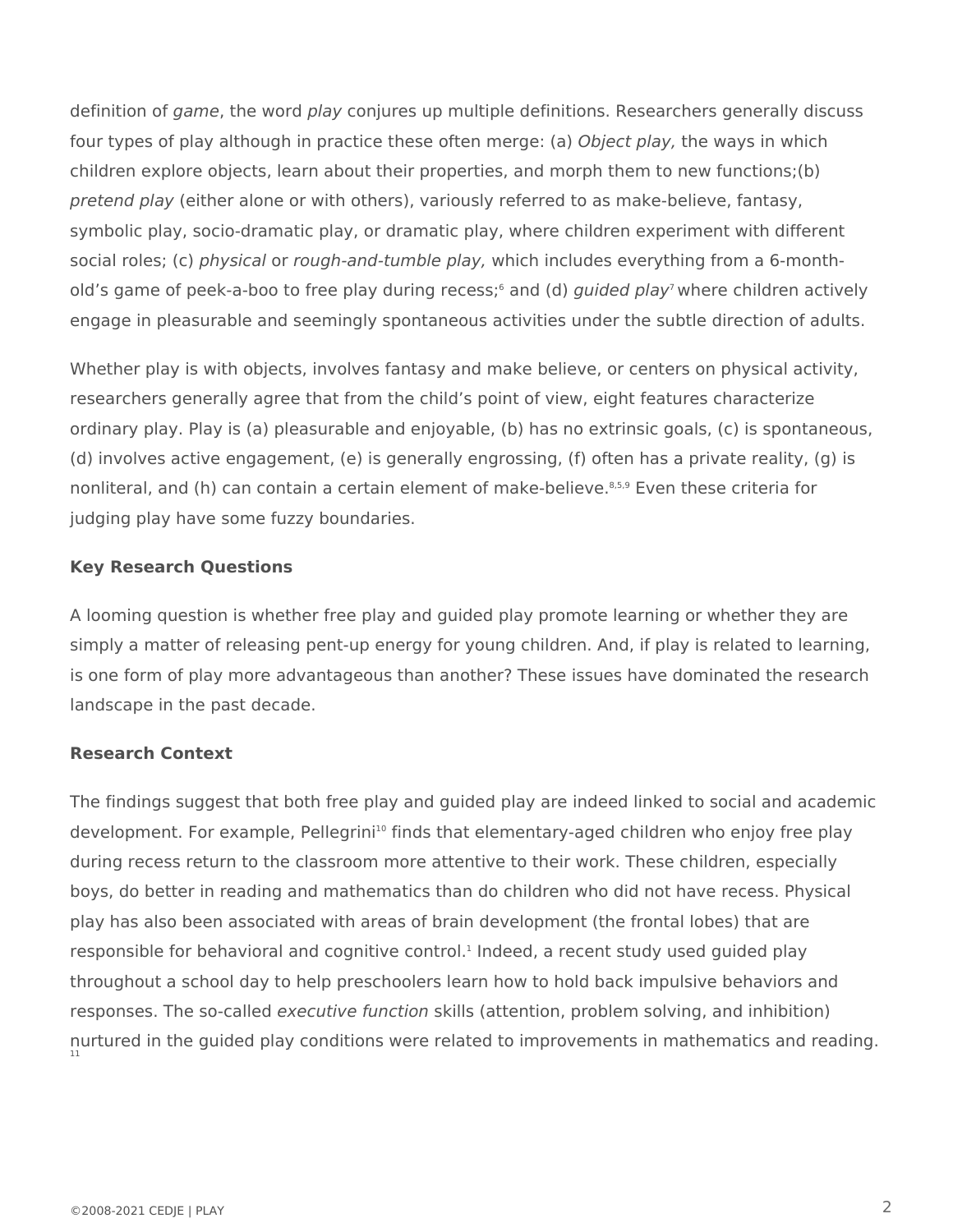#### **Recent Research on Academic Enhancement Through Play**

Academically, then, play is related to reading and math as well as to the important learning processes that feed these competencies. More specifically, there are direct studies connecting play to literacy and language, and to mathematics. By way of example, 4-year-olds' play—in the form of rhyming games, making shopping lists, and "reading" story books to stuffed animals—predicts both language and reading readiness.<sup>12</sup> Research suggests that children demonstrate their most advanced language skills during play, and that these language skills are strongly related to emergent literacy.<sup>13,14</sup> Finally, a review of 12 studies on literacy and play allowed Roskos and Christie<sup>15</sup> to conclude that "play provides settings that promote literacy activity, skills, and strategies . . . and can provide opportunities to teach and learn literacy."

Play and playful learning also supports the burgeoning mathematician. A naturalistic experiment by Seo and Ginsburg<sup>16</sup> found that 4- and 5-year-old children build foundational mathematical concepts during free play. Regardless of children's social class, three categories of mathematical activity were widely prevalent: *pattern and shape* play (exploration of patterns and spatial forms), *magnitudeplay* (statement of magnitude or comparison of two or more items to evaluate relative magnitude) and *enumerationplay* (numerical judgment or quantification). Children's free play contains the roots of mathematical learning 46% of the time. A recent study by Ramani and Siegler<sup>17</sup> demonstrated that guided play in the form of playing a board game like Chutes and Ladders also fostered diverse mathematical tasks among lower income preschoolers. Preschoolers who played the game four times for 15- to 20-minute sessions within a 2-week period were better at numerical magnitude (which is bigger), number line estimation, counting, and numeral identification. Finally, Gelman<sup>18</sup> found that even children as young as 2.5 and 3 years of age can demonstrate an understanding of the *cardinal counting principle*--that the last number counted in a set is the amount the set contains. But this skill is only manifest when children are engaged in a playful task.

#### **Recent Research on Social Enhancement Through Play**

Free play and guided play are also important for fostering social competence and confidence as well as for self-regulation, or children's ability to manage their own behavior and emotions. In free play children learn how to negotiate with others, to take turns, and to manage themselves and others.<sup>19, 20, 21, 22, 23, 24, 25, 26, 27</sup> Play is essential for learning how to make friends and how to get along.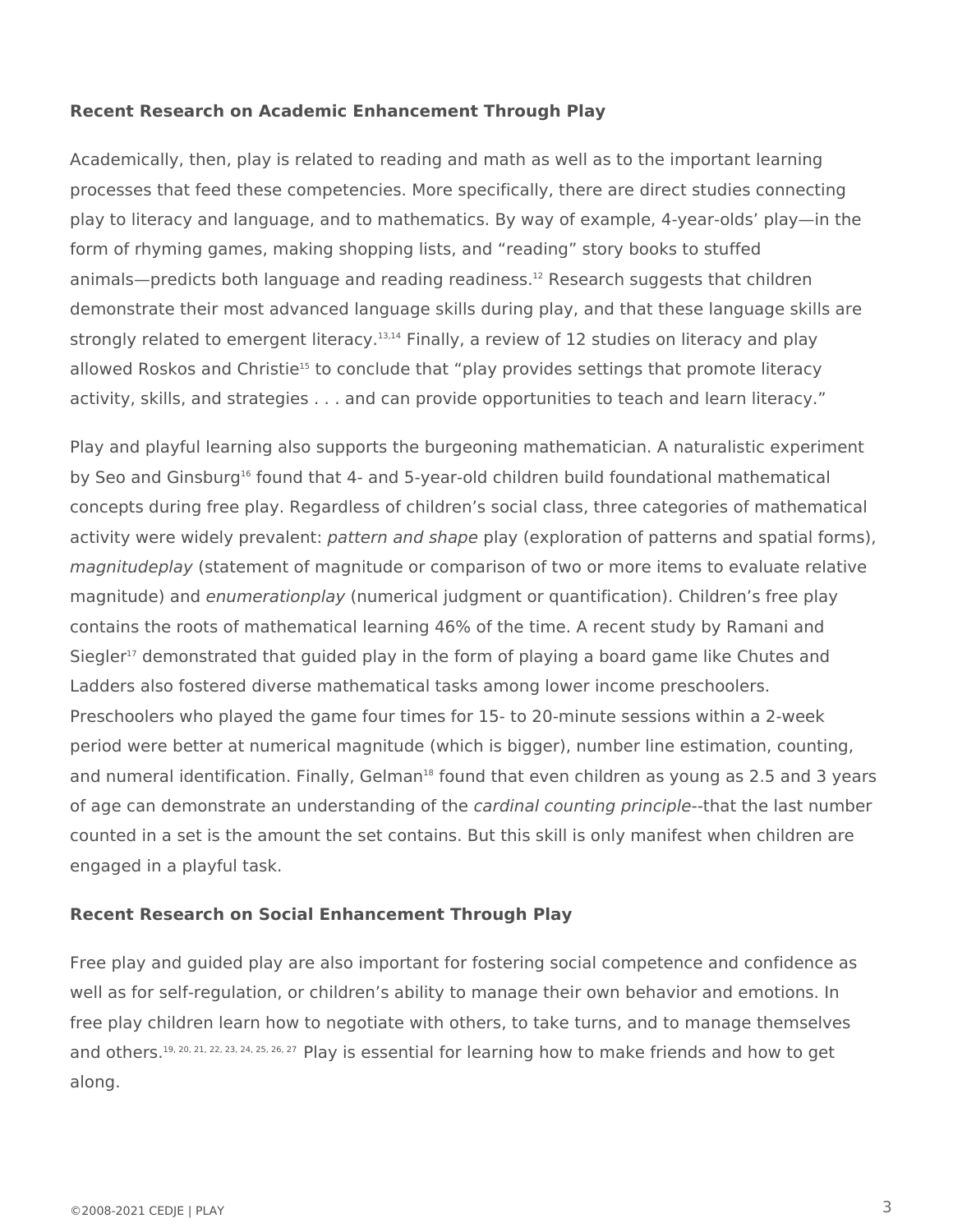Barnett and Storm<sup>28</sup> also find that play serves as a means for coping with distress. Indeed, Haight, Black, Jacobsen, and Sheridan<sup>29</sup> demonstrated that children who have been traumatized can use pretend play with their mothers to work through their problems. Taken together, social competencies such as friendship and coping serve as building blocks for school readiness and academic learning. Raver<sup>23</sup> concluded that "from the last two decades of research, it is unequivocally clear that children's emotional and behavioral adjustment is important for their chances of early school success." It is through play that children learn to subordinate desires to social rules, cooperate with others willingly, and engage in socially appropriate behavior—behaviors vital to adjusting well to the demands of school.

### **Conclusions**

The datas are clear. Play and guided play offer strong support for academic and social learning. In fact, comparisons of preschools that use playful, child-centered approaches versus less playful, more teacher-directed approaches reveal that children in the child-centered approaches do better in tests of reading, language, writing, and mathematics.<sup>30</sup> More engaging and interesting environments for children foster better learning well into elementary school.<sup>31,30</sup>

Given the findings linking play and learning, it is perhaps shocking that play has been devalued in our culture. Play has become a 4-letter word that often represents the opposite of productive work. A recent report from Elkind<sup>32</sup> suggests that in the last few years, 30,000 schools have dropped recess to make more room for academic learning. From 1997 to 2003, children's time spent in outdoor play fell 50%. In the last 20 years, children have lost over 8 hours of discretionary playtime per week. Why? Because many do not realize that *play and learning are inextricably intertwined*. When children play they are learning. Children who engage in play and playful learning do better in academic subjects than do their peers who play less. The work cementing this relationship, however, is just beginning to emerge and, at this point, relationships between play and learning are largely based on correlational evidence. In the next decade, we must do more to compare the relationship of play to the learning of academic and social outcomes in controlled and empirical ways.

#### **Implications**

Play is, thus, central for school readiness and school performance. It might also play an important role in preparing children for the global world beyond the classroom. Business leaders suggest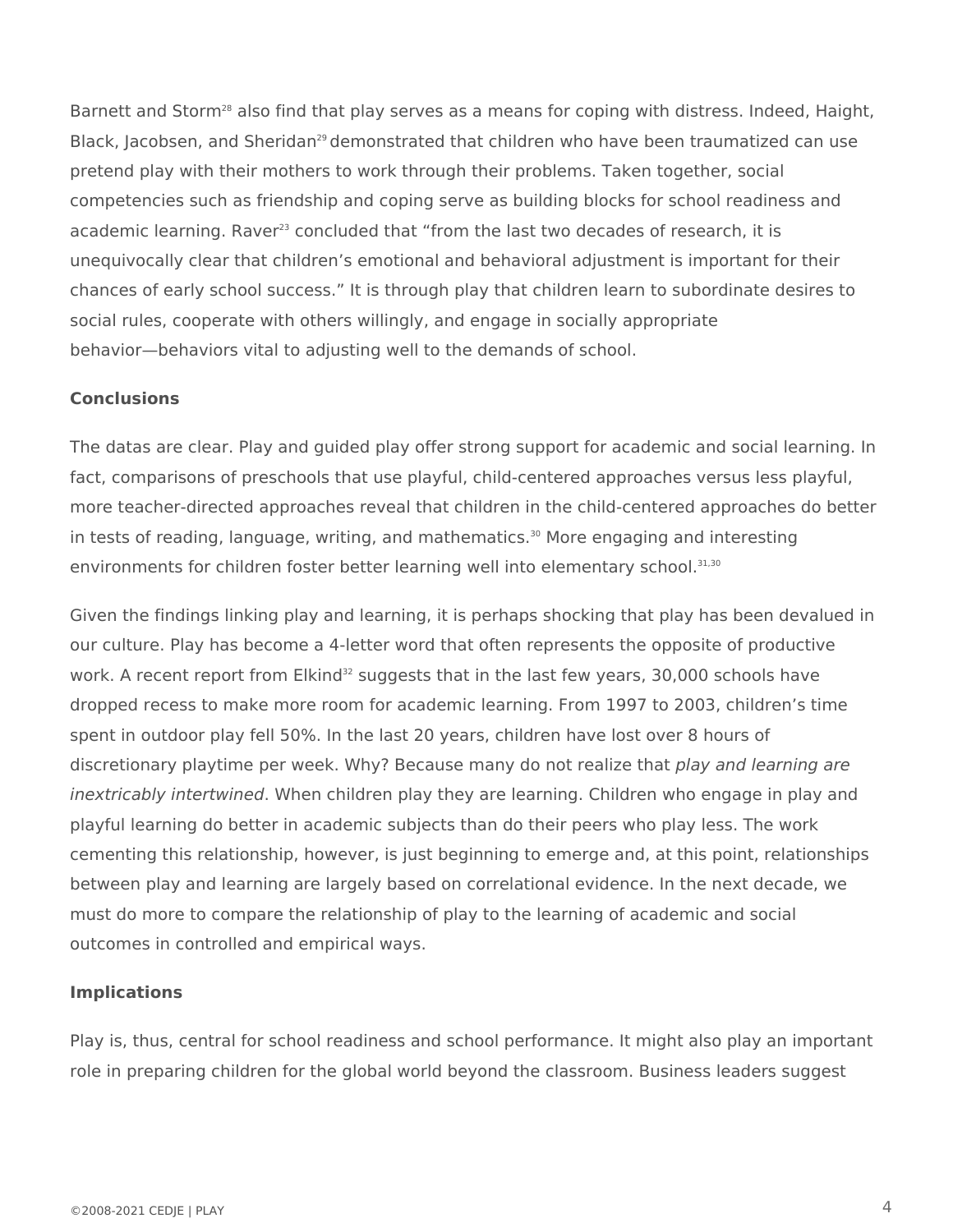that in the knowledge age, success will depend on children having a toolkit of skills that include *collaboration* (teamwork, social competence), *content* (e.g., reading, math, science, history), *communication* (oral and written), *creative innovation*, and *confidence* (taking risks and learning from failure). Each of these "Five Cs" is nurtured in playful learning.

In sum: Play = Learning. As children move from the sandbox to the boardroom, play should be the cornerstone of their education. The research is clear: Playful pedagogy supports socialemotional and academic strengths while instilling a love of learning.

#### **References**

- 1. Panksepp J, Burgdorf J, Turner C, Gordon N. Modeling ADHD-type arousal with unilateral frontal cortex damage in rats and beneficial effects of play therapy. *Brain and Cognition* 2003;52(1):97-105.
- 2. Angier N. The purpose of playful frolics: Training for adulthood. *New York Times* October 20, 1992.
- 3. Piaget, J. Play, Dreams, andImitation in Childhood. Gattegno C, Hodgson FN, trans. New York, NY: W. W. Norton & compagny; 1962.
- 4. Singer DG, Golinkoff RM, Hirsh-Pasek K, eds. *Play = Learning: How Play Motivates and Enhances Children's Cognitive and*  Social-Emotional Growth New York, NY: Oxford University Press; 2006
- 5. Hirsh-Pasek K, Golinkoff RM, Ever DE. *Einstein never used flashcards: How our children really learn and why they need to* play more and memorize less. Emmaus, PA: Rodale Press; 2003.
- 6. Pellegrini AD, Holmes RM. The role of recess in primary school. In:. Singer DG, Golinkoff RM, Hirsh-Pasek K, eds. *Play =*  Learning: How Play Motivates and Enhances Children's Cognitive and Social-Emotional Growth New York, NY: Oxford University Press; 2006:36-53.
- 7. Hirsh-Pasek K, Golinkoff RM, Berk LE, Singer DG. A Mandate for Playful Learning in Preschool: Presenting the Evidence. New York, NY: Oxford University Press; 2008.
- 8. Garvey C. *Play*. Cambridge, MA: Harvard University Press; 1977.
- 9. Christie J, Johnsen E. The role of play in social-intellectual development. *Review of Educational Research* 1983;53(1):93-115.
- 10. Pellegrini AD. *Recess: Its Role in Development in Education*. Mahwah, NJ: Lawrence Erlbaum Associates; 2005.
- 11. Diamond A, Barnett WS, Thomas J, Munro S. Preschool program improves cognitive control. Science 2007;318(5855):1387- 1388.
- 12. Bergen D, Mauer D. Symbolic play, phonological awareness, and literacy skills at three age levels. In: Roskos KA, Christie JF, eds. *Play and Literacy in Early Childhood: Research from Multiple Perspectives*. New York, NY: L. Erlbaum; 2000: 45-62.
- 13. Christie JF, Enz B. The effects of literacy play interventions on preschoolers' play patterns and literacy development. *Early Education and Development* 1992;3(3): 205-220.
- 14. Christie J, Roskos K. Standards, science and the role of play in early literacy education. In: Singer DG, Golinkoff RM, Hirsh-Pasek K, eds. Play=Learning: How Play Motivates and Enhances Children's Cognitive and Social-Emotional Growth. New York, NY: Oxford University Press. 2006:chap 4.
- 15. Roskos K, Christie J. Examining the play-literacy interface: A critical review and future directions. In: Zigler EF, Singer DG, Bishop-Josef SJ, eds. *Children's play: Roots of reading*. 1st ed. Washington D.C.; Zero to Three Press; 2004:116.
- 16. Seo KH., Ginsburg HP. What is developmentally appropriate in early childhood mathematics education? Lessons from new